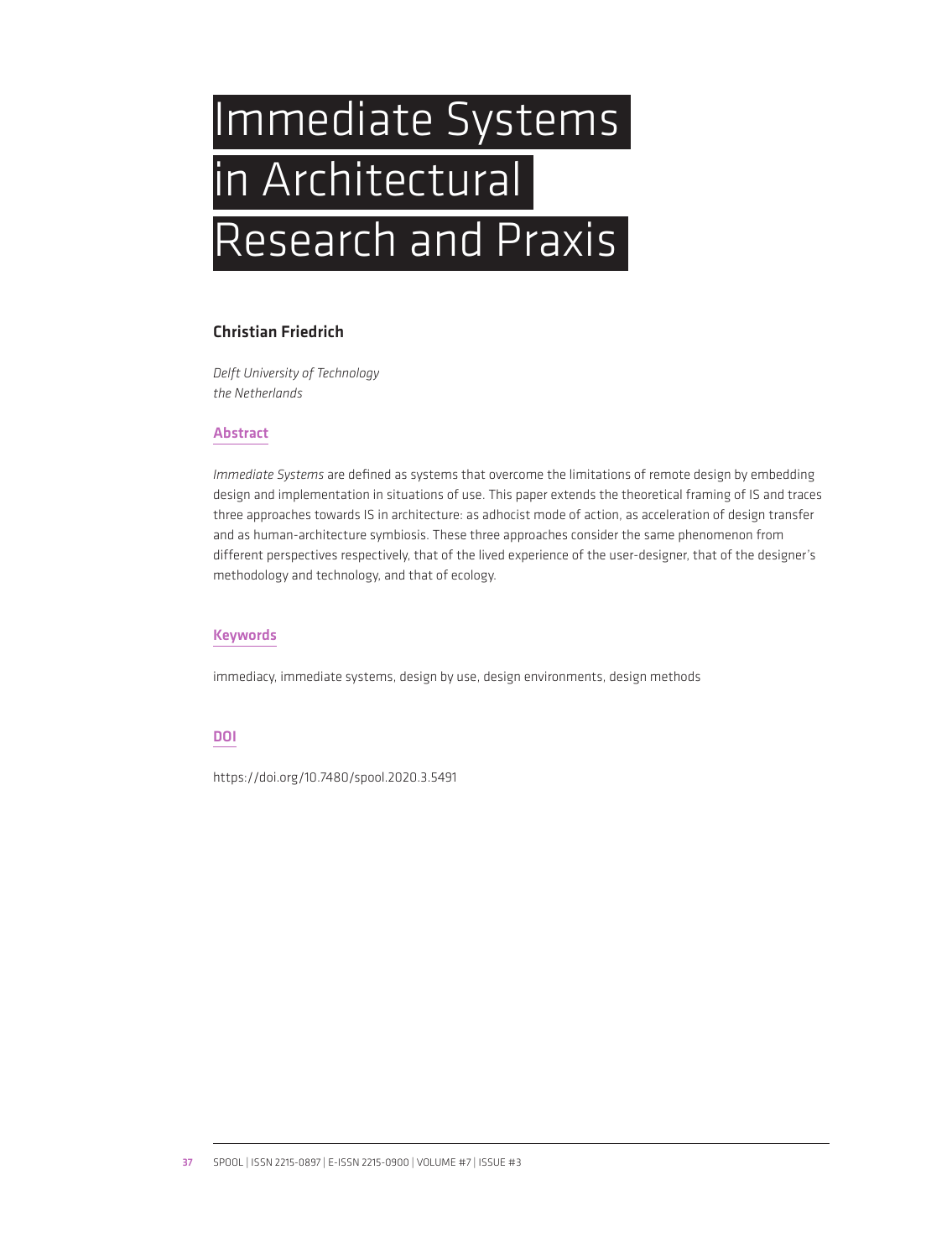## Introduction

The aim of architecture is to adapt the environment according to human wants and needs. In praxis however, architectural processes are detached and slow to respond to actual needs. Design usually takes place in environments which are spatially and temporally separated from construction, and both design and construction are separated from actual use. To the degree of this remoteness architecture must rely on hypothesis. In the words of architectural historian and critic Mario Carpo, this is the essence of design "*as it has been known since the Renaissance: design is a predictive tool, it models something before it happens.*" (Carpo, 2017)

Digitally-driven mass customization, performance optimization and building information modeling and management are well-discussed and employed praxes in architecture which emerged in the wake of the digital revolution (Kolarevic, 2003) (Kalay, 2004) (Carpo, 2017). They are foreboding what has been called the fourth industrial revolution, aimed not primarily at increased production capabilities but instead at unprecedented levels of flexibility, adaptability and integration. Products and services are increasingly linked with one another and their environment, driven by the ability to cater directly to customer wishes, affecting the value creation chain and effectively inverting the relationship between industry and its customers (Sendler, 2013, 2018). Whereas the first three industrial revolutions provided increasingly economic answers to the question 'how' to produce, the fourth industrial revolution increasingly links design and production to situations of end-use, offering value by answering the 'what' and 'why' questions in exhaustive detail.

#### Immediate Systems

Immediate Systems (IS), as defined by the author (Friedrich, 2020), can be conceptualized as a special form of Human-in-The-Loop Cyber-physical Systems (HiLCPS) (Schirner, Erdogmus, Chowdhury, & Padir, 2013). They are comprised of interacting digital, analog, physical, and human components, forming systems where people and environments are bound in a tight loop between human intention and immediate adaptation. They embed design and implementation in situations of use, overcoming the limitations of remote design.

Recapitulating prior framing of IS (Friedrich, 2020), IS offer interaction in the style of direct manipulation (Hutchins, Hollan, & Norman, 1985; Shneiderman, 1983), and leverage the psychology of the Immediacy Effect and Flow Experience (Keren, 1995; Nakamura & Csikszentmihalyi, 2009).

As conditions were named that IS are meta-systems binding user and environment, provide a tight feedback loop between intention and adaptation, establish and maintain a state of continuously available adaptivity and can include any combination of multiple modalities, e.g. temporal, spatial, tactile, embedded, intentional or procedural.

Framed as habitat (May & Kristensen, 2004) or environmental niche, and related to Gibson's original Theory of Affordances (Gibson, 1986), IS offer the affordances to shift boundaries between self and environment, afford creative immediacy and afford furnishing the environment with new affordances.

Awareness, guidance, intimacy, embeddedness, mastery and re-framing are additional affordances or characteristics, that were discussed and derived from examples (Graham, 1993; Keinonen, 2009; Martino, 2006; Roberts, 2014; Shneiderman, 1983; Weschler, 2009).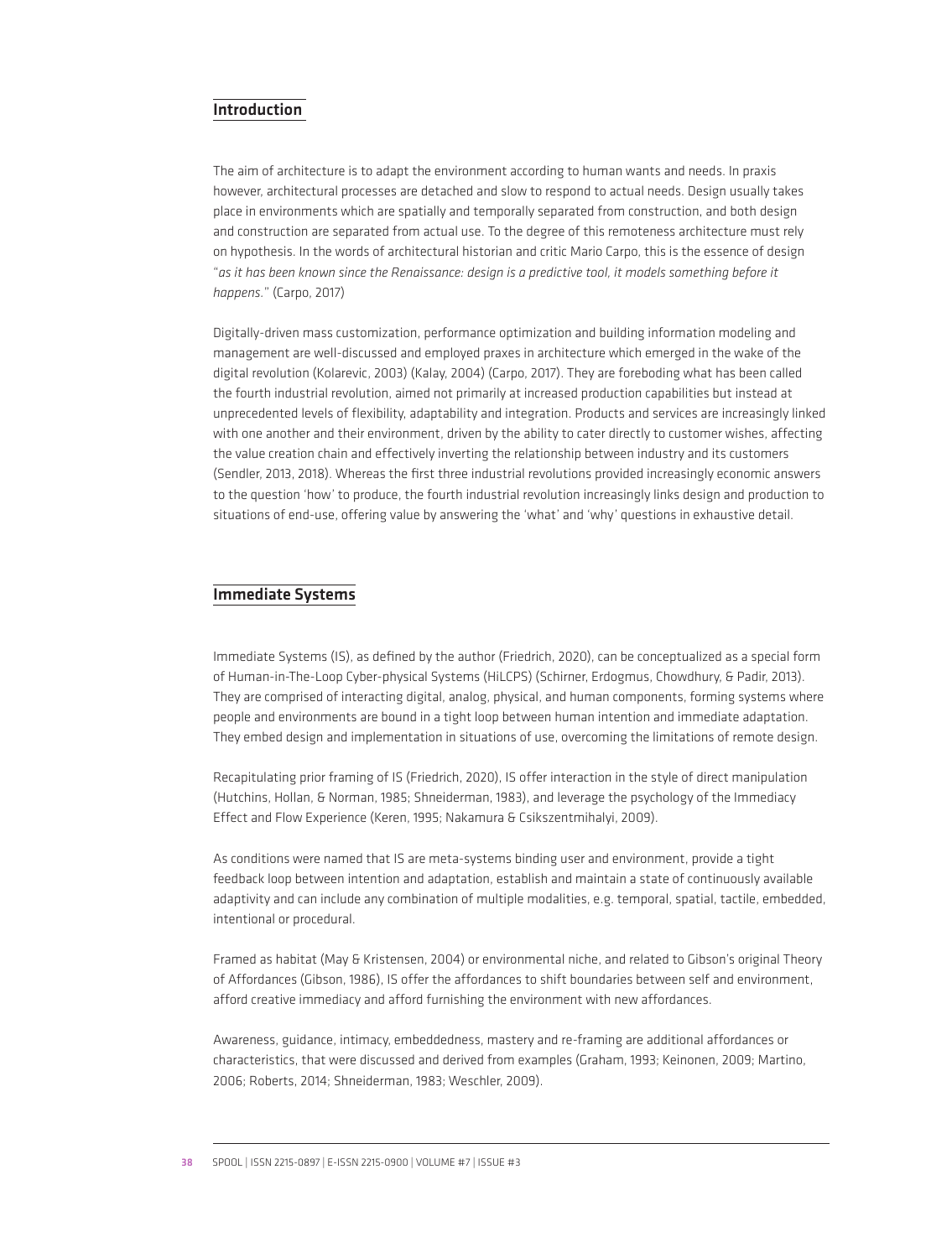## Immediate or Mediated?

The term immediate here is used to incite multiple connotations:

- as indicating a quality of human experience,
- as a quantitative difference in speed relative to conventional approaches,
- indicating a discrete qualitative difference obtained through methodical or technological improvements that cut middleware,
- as continuous integrated end-to-end process, in which intention and action may not be limited to one locus but be distributed across the entire system and
- as the state of being of an emergent system, which constitutes itself in the relationships of all its parts all at once.

While these connotations may each be legitimate, one should be aware that the notion of immediacy is often perceived as semantic construct with no relation to the real world. *Immediacy* eludes our grasp in its paradoxical nature. Any immediacy in space and time can itself be recognized only through the mediate knowledge of physiology; any immediate experience is inseparable from sub-conscious inference and interpretation; and if immediate ideas exist, they cannot be differentiated from prior knowledge. Understood as absolute absence of mediation, the notion of *immediacy* falls prey to scientific realism (Wallraff, 1961).

Applying this phenomenological critique to a discussion on media technology, the argument can be made that an attempt to achieve immediacy by means of technological mediation is paradoxically a hyper-mediacy. For example, attempts to create intuitive user interfaces that make themselves invisible ('transparent immediacy'), are in turn embedded in human's conscious efforts to manipulate a high-tech apparatus (Bolter & Grusin, 1999).

Martin Heidegger's famous example of using a hammer (Heidegger, 1967, pp. 68-70) shows how technology mediates an immediate experience of the world. A person that puts a nail in the wall works on the nail, while the hammer, being ready-at-hand, withdraws itself from attention. It is only in malfunction that is no longer ready-to-hand. As a hammer is bent it becomes conspicuous and asks for our attention again. According to Heidegger, this readiness-to-hand is the mode being of equipment, which is revealed only in use. The ancient Greek term for things matches this understanding of the world, it is *prágmata*, that which one encounters in praxis. Heidegger's texts are ontological, the matter of his philosophy is not the properties or relations of things that exist in the world but their very existence. Putting down the hammer allows for other modes of reflection and perception, but equipment reveals its being only and immediately through its use. In this sense, inversing the skepticism of Wallraff, the mediate is primarily immediate, only to be recognized in malfunction. This recognition of the primarily immediate as mediate is not reserved for equipment: a hammer may break, but so may a hand.

The equipment ready-to hand never is on its own, but always situated in an equipment totality. The hammer is bound to the nail by its adequacy for putting it into a wall, and similarly is bound into the equipment totality by references in-order-to. In the context of previous framing of IS it is tentative to draw a brisk parallel to Gibson's Theory of Affordances. Affordances too are situated neither in the user's perception nor an object's independent reality, they only exist and are to be revealed in a relationship of use. Yet affordances are not limited to the being of tools or equipment; everything and substance could afford something.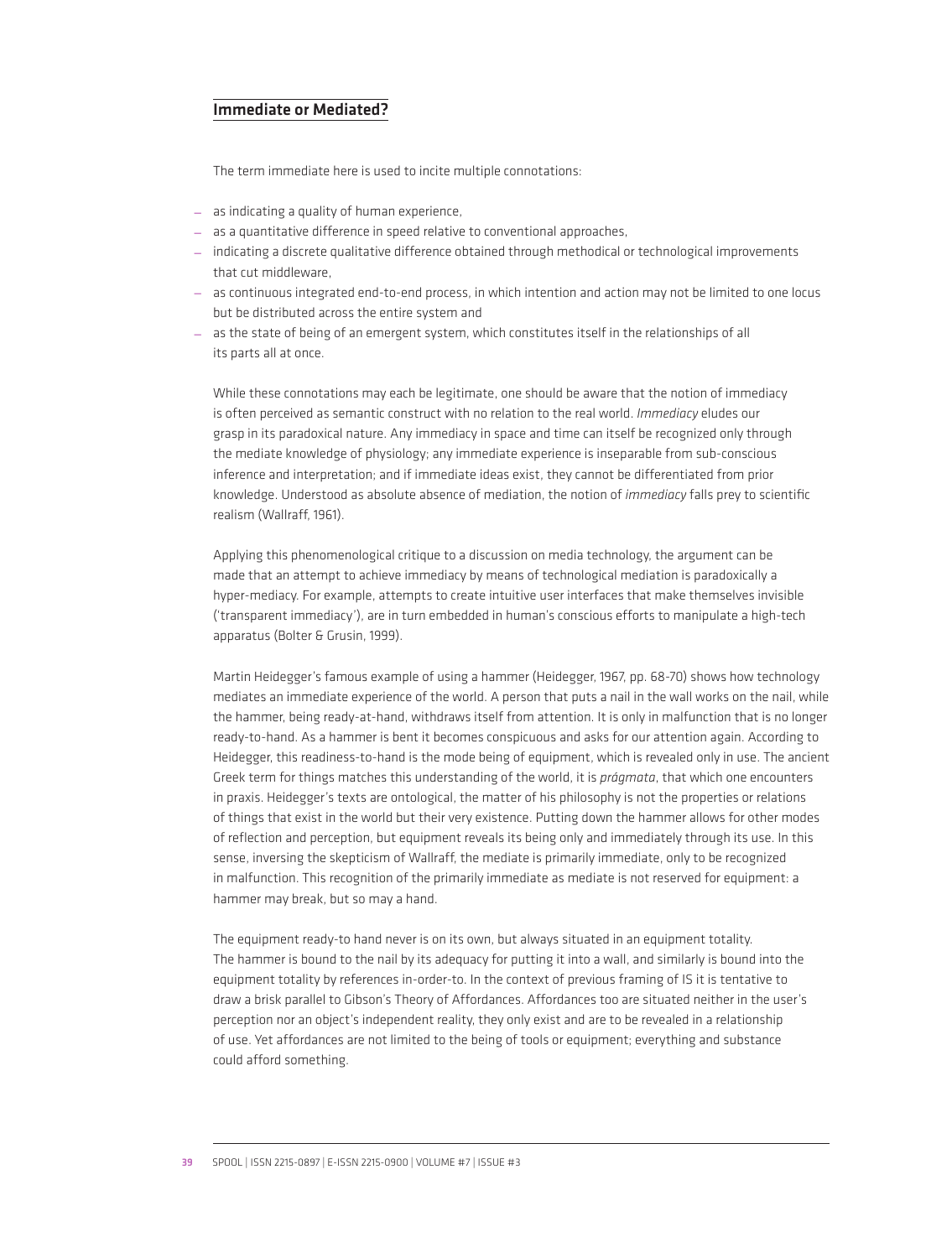## Approaches to IS in Architecture

In order to situate IS within architectural history and theory, three possible readings of the effects of IS in architecture will be discussed:

- New adhocism, a mode of action where the environment is adapted ad-hoc using any means available, possibly utilizing but not dependent on any pre-existing technology or framework.
- 2 Accelerated design transfer, as consequence of evolving information and communication technologies, which lead to increasing interaction density between humans and their environment in combination with an expansion of their environment due to increasing interactions between the systems of which it is constituted.
- Human-architecture symbiosis, which arises as consequence of cyber-physical systems which include both humans and the built environment.

These three readings offer different angles on approaching IS, with adhocism being situated in the context of the user, design transfer in the context of the designer and human-architecture symbiosis as perspective on technological mediation in the built environment, not as artifact but systemic. They have in common that they all originate in the 60s and 70s and were deemed newly relevant a generation later. The different perspectives are offered to indicate that IS touches on the subjects of design participation and user empowerment, on design methodology and design technologies, on habitats and human-technology relations. The reader may be familiar with one or several of these subjects, which can be considered as stepping stones towards a better understanding of different facets of the main theme of IS.

#### New Adhocism

In the early 70s, Charles Jencks proposed architectural *adhocism* as strategy to overcome the disjunct between the needs of the individual and generic design solutions; the ideal of adhocism thus is the immediate fulfillment of purposes. Jencks argued that by taking initiative and combining parts ad hoc, the individual could overcome the distance and estrangement caused by specialization, bureaucracy, and hierarchy. In doing so, the individual would not only answer their immediate needs but create, sustain and transcend themselves (Jencks & Silver, 1972, p. 15).

Adhocism preached the power of improvisation where technological means and social conventions failed to support the fulfilment of human purpose. As manifesto it walked the line between parody and political agitation for a more participatory architectural praxis, a more democratic style, through the application of readily available technological means.

In 2008, Matthew Fuller and Usman Haque (Fuller & Haque, 2008) proposed a *new adhocism* on the urban scale: the production of cities *beginning immediately with building and construction*. Any form of design or planning, sketching, modeling, or brainstorm session should be discarded. Their place should be taken by activities performed on actual building materials and thought processes expressed at full scale, immediately on the artifact inhabited. Fuller and Haque took the ideas of the 60s and 70s, including the adhocism of Jencks and the concept of underspecified architecture of Pask, who proposed to design buildings as evolutionary systems (Pask, 1969; Haque, 2007). They combined them with contemporary technology and best praxess that emerged in open source software development, embracing modularity and granularity to simplify re-use and re-development.

The New Adhocism approach is no longer fully dependent on make-shift solutions, as systems and components can passively, actively and pro-actively adapt and be adapted to custom causes.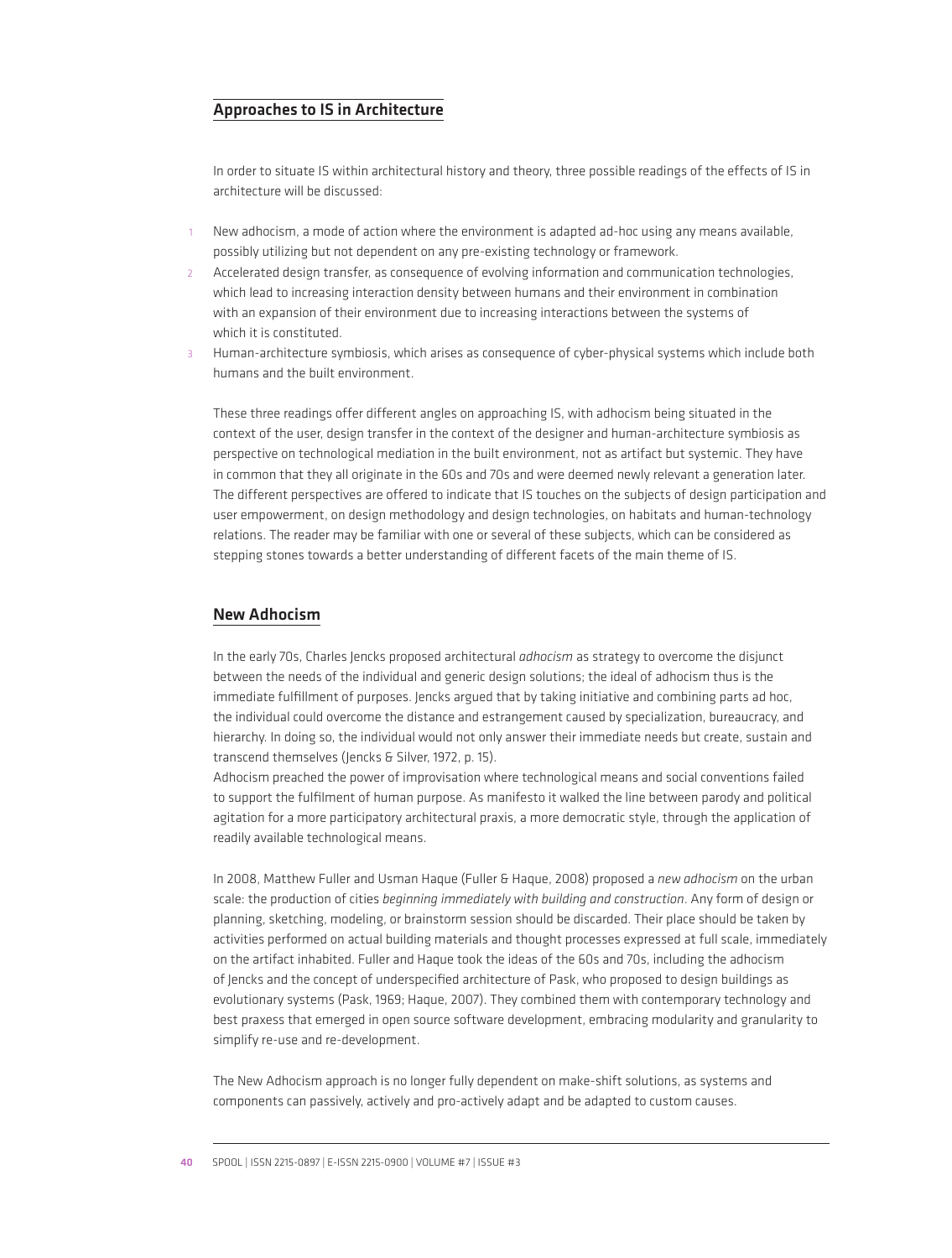#### Accelerated Design Transfer

Architect and researcher Richard Foqué introduced the concept of *design transfer* (Foqué, 1975, 2010) in analogy to the concept of *technology transfer*. Design transfer indicates *how a new design affects its environment and spreads out in time*. Foqué related design transfer to the concepts of *densification of human space* (Skolimowski, 1969) and *expanding environments* (Hall, 1962). *Human space* is described by the interactions between a human being and their environment; its density is measured by the number of patterns in which one is required to participate. The concept of *expanding environments* entails that constituents of natural and man-made systems interact in increasing numbers, affecting each other's behavior fundamentally.

According to Foqué, the evolution of information and communication technologies cause the expansion of interaction environments and the densification of human interaction space to augment one another, leading to an increasingly complex design situation. Foqué calls this an *explosion of the design situation* which coincides with the *implosion of design transfer time* caused by the radical *acceleration of design transfer*. Both developments contribute to a situation of design impotence which necessitates a new conceptualization of design activity and its methods.

In the new situation, leveraged by the Building Information Modeling (BIM), the traditionally consecutive phases of briefing, design, construction and operation are linked to one another. They enter a continuum where they can overlap and increasingly merge, resulting in an interactive designing-building process, in which previously consecutive activities are integrated and executed concurrently.

The account of Foqué bears similarities to Kalay's (Kalay, 2004) descriptions of the design process becoming a *network of design* which includes manufacturing, marketing and distribution organizations, and also a *distributed design process* which spans across professions, organizations and geographic locations. Both developments challenge the traditional hierarchy of the design process. Furthermore, embedded and networked computing devices in building components and machines for production and assembly can respond to occupant's needs as they arise, resulting in reduced waste and more efficient building and use.

The acceleration of design transfer, which coincides with the replacement of linear processes with networked concurrent processes, includes material fabrication and construction. According to Achim Menges (Menges, 2015), construction is becoming not only *computerized*, i.e. automated for the sake of improved precision and efficiency, but increasingly *computational*, i.e. an indeterminate process of materialization which extends the design process and is driven by cyber-physical feedback. As Menges states, predictive modelling may eventually be replaced by continual (re)construction, as design and materialization merge. "This potential fusion of the processes of design and making provides a considerable challenge to both established design thinking and current design techniques."

Menges's account of cyber-physical making however does not mention the users who interact with these systems, for example the architect, the builder, the inhabitant. Ultimately, it is them who pose a need for building, who set up and maintain the systems, who are bound into the ongoing process. As phenomenon of the fourth industrial revolution (Sendler, 2018), cyber-physical making ultimately would not stop at merging design and materialization but be driven by the far end of the value chain.

Accelerated Design Transfer shifts architectural praxis from a linear, sequential process towards processes executed in parallel, as a network of simultaneous activities, in which humans and things together compute, connect, sense, actuate and communicate.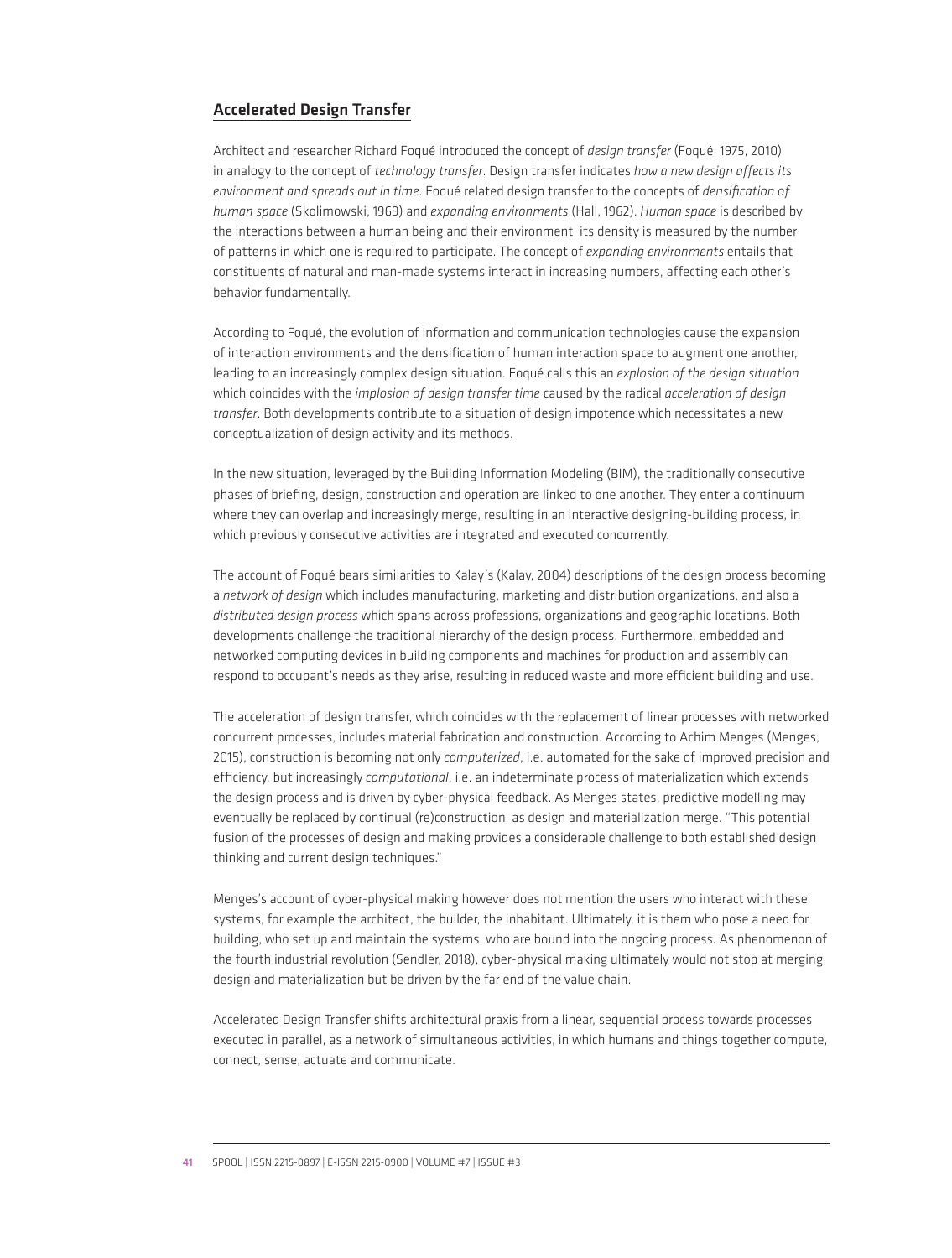#### Human-Architecture Symbiosis

In his 1960 article *Man-Computer Symbiosis* (Licklider, 1990, pp. 3-4), Licklider predicted the development of computer-human symbiosis, a kind of man-machine system positioned between mechanically extended man and autonomous artificial intelligence. The first aim of this development is to make machines that help *formulate technical problems*, for example machines that help identify the questions to the answers they provide or machines which cooperate in intuitively guided trial-and error procedures. The second aim, which Licklider considered closely related, is to develop machines that can participate in real-time processes in order to achieve *immediate man-machine communication*.

The cybernetic architecture movement of the 60s and 70s explored the architectural potential of the emerging computation revolution. The 1969 article *Cybermation* (Rabeneck, 1969), for example, considered the limited capabilities of then already existing automated mass-customized production in the building industry to answer changing demands. *"Imagine we can improve the built environment through developments in performance design and industrialized building, but that people's need of change accelerates faster than our ability to satisfy it. Our predictive ability remains inadequate. […] Buildings ought to allow any degree of change over time […] given the constraints of our current technology"* (Rabeneck, 1969, p. 497).

By applying computational systems to the design, construction and use of architecture, the notion of *human-architecture symbiosis* can be posited between modernist architecture, whose development was driven by the mechanically extended capability of industrialized production, and futuristic visions of artificially intelligent built environments which are autonomous and self-reliant. The Architecture Machine Group of Nicholas Negroponte was one of the pioneers in exploring cybernetic architecture. On the most extreme end existed the idea of architecture being artificially *intelligent, self-producing* and *autogenic* (Negroponte, 1975, pp. 144-145). The more conservative concept of a *designer-machine symbiosis* (Negroponte, 1969) maintains the remoteness of the designer, and therefore requires a machine that is able to work with missing information (Negroponte, 1970). An approach that encompasses user, technology and designer directly is the agenda of *making the built environment responsive to me and you* (Negroponte, 1975 ), which in context could be understood as *human-architecture symbiosis*.

Architects and architectural researchers aim to make the built environment increasingly adaptive (Eastman, 1972; Yiannoudes, 2016) and interactive (Fox & Kemp, 2009; Oosterhuis, 2012), by embedding intelligent (Cheng, 2016) and robotic (Menges, 2015; Oosterhuis & Bier, 2013) constituents, affecting conception, construction and use. Human-Architecture Symbiosis, as HiLCPS, makes the built environment more adaptive and responsive by establishing systems where designers, users and technological artifacts strive for a dynamic fit in their ecological niches amidst changing balances between them.

## Bringing IS into Praxis

The research effort in IS originated at the Hyperbody group at Delft University of Technology. Situated originally in the department of Design Methodology of the faculty of Architecture, the group investigated non-standard and interactive architecture. Leading visions of adaptive built environments were given with the concept of *e-motive* environments (Oosterhuis, 2002; Oosterhuis, 2003), which are relatively coherent and relatable to the inhabitant, and with the paradigm of out-of-control *swarm architecture* (Oosterhuis, 2006). Within Hyperbody's educational and research agenda, a series of prototypical IS, or components of IS were developed. For the protoSpace collaborative design laboratory, a data exchange system was conceptualized and prototyped as graphing tool for actionable relationships between parameters in different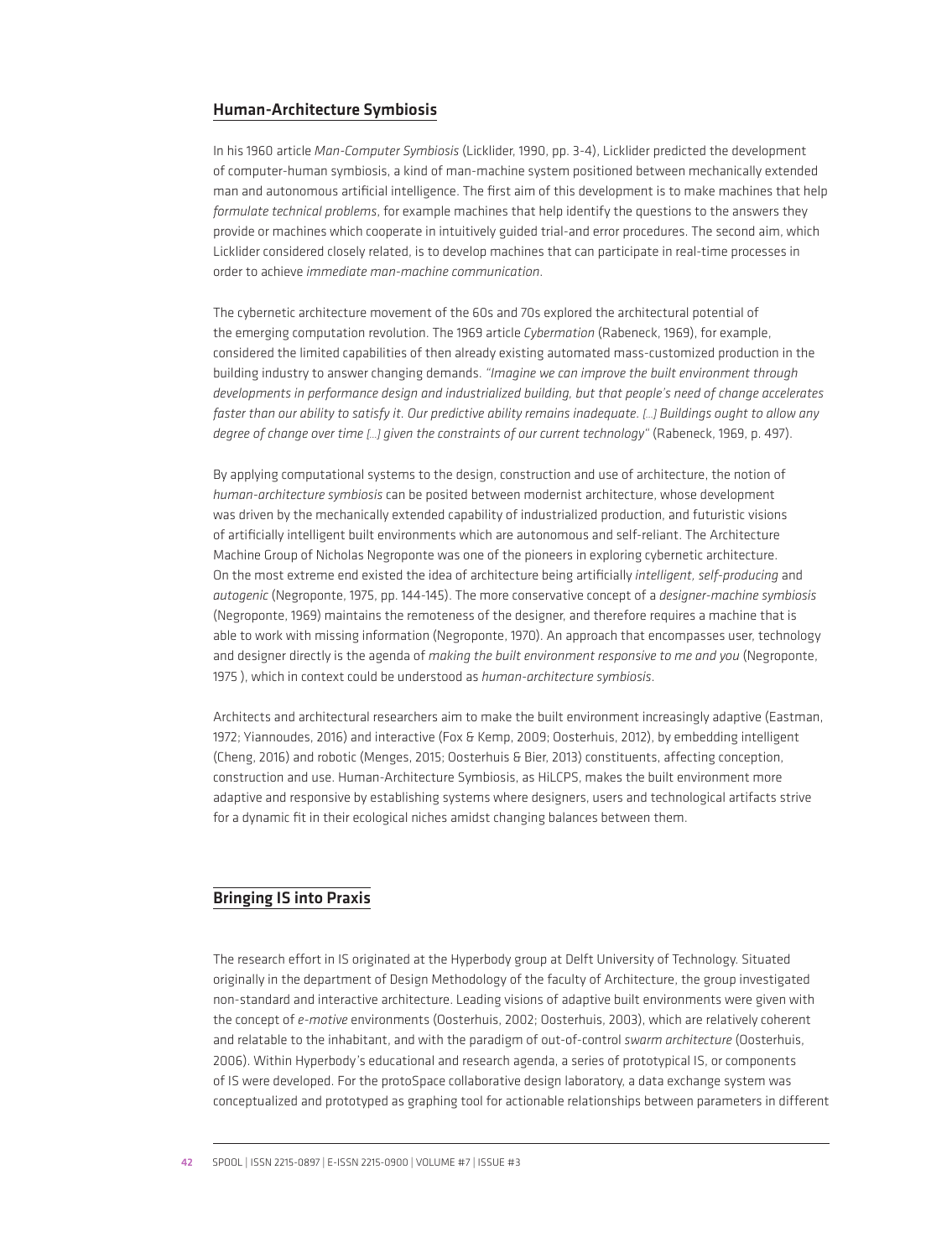software applications. The system would allow users to construct ad-hoc real-time information feeds between diverse and specialized applications used in the daily work of building industry professionals, and bind them to live parametric models made in the swarm architecture paradigm (Oosterhuis et. al., 2008). Another field of investigation were prototypes of CAD modeling tools that offer real-time volumetric design exploration, and should allow users to interactively model and ad-hoc reconceptualize geometry, topology and components of architectural assemblies (Friedrich, 2007, 2009). A combination of these techniques with digital fabrication and interactive building components lead to the most encompassing IS prototype, an attempt to realize an open-ended building system that encompasses simultaneous design, adaptation, construction and reconfiguration as interaction possibilities embedded in the built environment (Friedrich, 2013).

## Conclusion and Outlook

The application of IS in architecture can be understood in a threefold manner: an adhocist mode of action, as accelerated design transfer, and as human-architecture symbiosis. These three approaches consider the same phenomenon from different perspectives respectively, that of the lived experience of the userdesigner, that of the designer's methodology and technology, and that of ecology.

The ongoing digital revolution and emergence of ubiquitous computing, and cyber-physical systems may affect the form and feasibility of each of these readings:

- A The New Adhocism approach is no longer fully dependent on make-shift solutions
- B Accelerated Design Transfer may shift architectural praxis from sequential process towards a network of simultaneous activities
- C Human-Architecture Symbiosis may emerge as a reading of HiLCPS with the agenda of making the built environment more adaptive and responsive

Research in IS re-examines these visions in their historical context and in the context of new technology. As was discussed, it is primarily through praxis that humans encounter the world. Design research that is limited to the technological mediation perspective of design technologies is in danger of falling back onto remote design thinking. IS research is an attempt to escape this circularity, it seeks to unveil the hidden affordances of design-by-use praxis.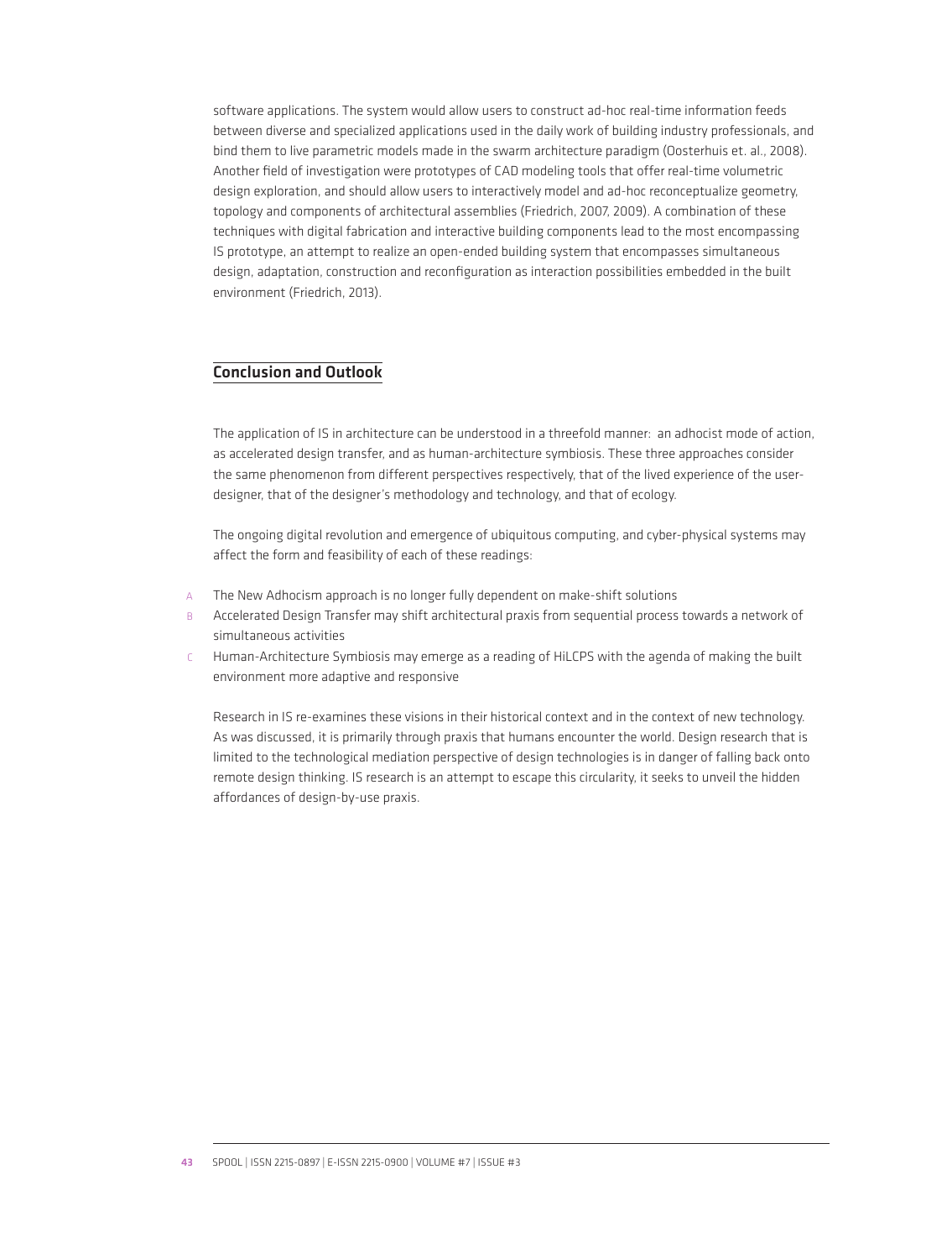#### References

Bolter, J. D., & Grusin, R. A. (1999). *Remediation : understanding new media. Cambridge,* Mass.: MIT Press.

Carpo, M. (2017). *The Second Digital Turn: Design Beyond Intelligence.* Cambridge, Massachusetts: The MIT Press.

Cheng, A. L. (2016). Towards embedding high-resolution intelligence into the built environment. *Archidoct*, 4(1), 29-40.

Eastman, C. M. (1972). *Adaptive conditional architecture.* Retrieved from Pittsburgh:

Foqué, R. (1975). *Ontwerpsystemen*. Utrecht/Antwerpen: Uitgeverij Het Spectrum.

Foqué, R. (2010). *Building Knowledge in Architecture*. Brussels: University Press Antwerp.

Fox, M., & Kemp, M. (2009). *Interactive Architecture.* New York: Princeton Architectural Press.

- Friedrich, C. (2007). SmartVolumes Adaptive Voronoi power diagramming for real-time volumetric design exploration. *Lecture Notes for Computer Science, 4820/2008* (VSMM07 Brisbane Proceedings), 132-142.
- Friedrich, C. (2009, 9-12 September 2009). *SpaceQueries Design Toolset Pointcloud-Based Multi-Directional Real-Time Swarm Architecture*  Design Exploration. Paper presented at the 2009 15<sup>th</sup> International Conference on Virtual Systems and Multimedia (VSMM 2009), Vienna, Austria.
- Friedrich, C. (2013). Interactive Integration of Robotic Architecture and Non-Standard Fabrication. In Oosterhuis & H. Bier (Eds.), *IA #5.* Heijningen: Jap Sam Books.
- Friedrich, C. (2020). Immediate Systems. Human-in-the-loop cyber-physical systems that embed design and emplementation in situations of use. *Archidoct* (7-2), 27-39. Retrieved from https://archidoct.net/issue14.html

Fuller, M., & Haque, U. (2008). *Urban Versioning System 1.0.* In: The Architectural League New York.

Gibson, J. J. (1986). *The Ecological Approach to Visual Perception*. NewYork, NY: Psychology Press Taylor & Francis Group.

Graham, D. (1993). Video in Relation to Architecture. In *Public/Private. The Galleries at Moore.* Philadelphia: Moore College of Art and Design.

Hall, A. (1962). *A Methodology for Systems Engineering.* New York: Van Nostrand.

Haque, U. (2007). The Architectural Relevance of Gordon Pask. *Architectural Design,* 77, 54 - 61. doi:10.1002/ad.487

Heidegger, M. (1967). *Sein und Zeit* (11. ed.). Tübingen: Max Niemeyer Verlag.

Hutchins, E. L., Hollan, J. D., & Norman, D. A. (1985). Direct Manipulation Interfaces. *Human–Computer Interaction,* 1(4), 311-338. doi:10.1207/ s15327051hci0104\_2

Jencks, C., & Silver, N. (1972). Adhocism. London: Secker & Warburg.

Kalay, Y. E. (2004). Architecture's New Media - Principles, *Theories and Methods of Computer-Aided Design.* Cambridge Massachusetts: The MIT Press.

Keinonen, T. (2009). Immediate and Remote Design of Complex Environments. *Design Issues*, 25(2), 62-74.

Keren, G. (1995). Immediacy and Certainty in Intertemporal Choice. *Organizational Behavior and Human Decision Processes,* 63(3), 287-297.

Kolarevic, B. (2003). *Architecture in the Ditgital Age: Design and Manufacturing.* Taylor and Francis.

- Licklider, J. R. C. (1990). Man-Computer Symbiosis. In R. W. Taylor (Ed.), In *Memoriam: J.C.R. Licklider 1915-1990* (pp. 1-19). Palo Alto, California: Digital Systems Research Center.
- Martino, J. A. (2006). *The immediacy of the artist's mark in shape computation: from visualization to representation* (Doctoral dissertation, Massachusetts Institute of Technology).
- May, D. C.-M., & Kristensen, B. B. (2004). Habitats for the Digitally Pervasive World. In P. Andersen & L. Qvortrup (Eds.), *Virtual Applications*  (Vol. 2, pp. 141-158). London: Springer London.

Menges, A. (2015). The New Cyber-Physical Making in Architecture: Computational Construction. *Architectural Design,* 85(5), 28–33.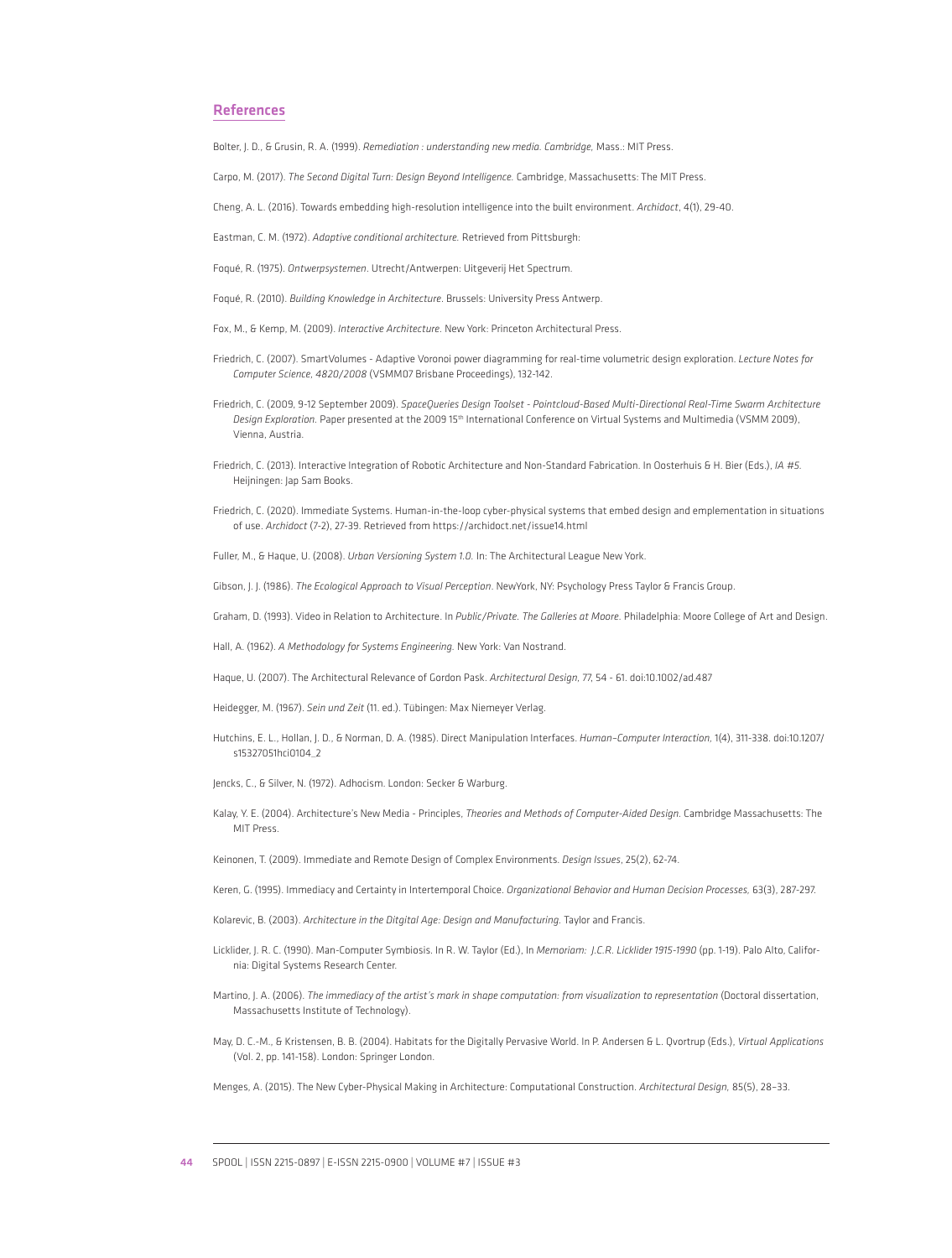Nakamura, J., & Csikszentmihalyi, M. (2009). The Concept of Flow. In C. R. Snyder & S. J. Lopez (Eds.), *Oxford Handbook of Positive Psychology* (pp. 89-105). USA: Oxford Universtiy Press.

Negroponte, N. (1969). Towards a humanism through machines. *AD Architectural Design*, 39 September 1969(9), 511-512.

Negroponte, N. (1970). *The Architecture Machine.* Cambridge, Massachusetts: The MIT PRess.

Negroponte, N. (1975). *Soft Architecture Machines.* Cambridge, Massachusetts: The MIT Press.

Oosterhuis, K. (2002). *E-motive Architecture - Inaugural Speech delivered on November 7th 2001.* Rotterdam: 010 Publishers.

- Oosterhuis, K. (2003). *Hyperbodies: Toward an e-motive architecture.* Basel/Boston: Birkhäuser.
- Oosterhuis, K. (2006). Swarm Architecture II. In L. F. Kas Oosterhuis (Ed.), *Game Set and Match II On Computer Games, Advanced Geometries, and Digital Technologies* (pp. 14-28). Rotterdam: Episode Publishers.

Oosterhuis, K. (2012). *Hyperbody: First decade of interactive architecture.* Heijningen: Jap Sam Books.

- Oosterhuis, K., & Bier, H. H. (2013). *iA #5: Robotics in architecture.* Heijningen: Jap Sam Books.
- Oosterhuis, K., Friedrich, H.C., Jaskiewicz, T.J., Vandoren, D., Pool, M., Xia, X. (2008). iWeb and Protospace. In H. Hubers, Blokker, S., Oosterhuis, K. (Ed.), *iA#2 (Interactive Architecture#2)* (pp. 37-46). Rotterdam: Episode Publishers.
- Pask, G. (1969). The Architectural Relevance of Cybernetics. *Architectural Design*, 39(9), 497-500.

Rabeneck, A. (1969). Cybermation: a useful dream. *AD Architecture and Design*, 39 September 1969(9), 497-500.

- Roberts, C. (2014). *Immediacy In Creative Coding Environments.* (Doctor of Philosophy PhD Thesis). University of California Santa Barbara, Ann Arbor, Michigan.
- Schirner, G., Erdogmus, D., Chowdhury, K., & Padir, T. (2013). The Future of Human-in-the-Loop Cyber-Physical Systems. *Computer*, 46(1), 36-45. doi:10.1109/mc.2013.31
- Sendler, U. (2013). *Industrie 4 Beherrschung der industriellen Komplexität mit SysLM.* Dordrecht: Springer.
- Sendler, U. (2018). *The Internet of Things : Industrie 4.0 unleashed.* Retrieved from http://search.ebscohost.com/login.aspx?direct=true& scope=site&db=nlebk&db=nlabk&AN=1636606
- Shneiderman, B. (1983). Direct Manipulation: A Step Beyond Programming Languages. *IEEE Computer*, 16(8), 57-63.

Skolimowski. (1969). Human Space in the Technological Age. *Architectual Association Quarterly*, 1(3).

- Wallraff, C. F. (1961). *Philosophical theory and psychological fact: an attempt at synthesis.* Tucson: University of Arizona Press.
- Weschler, L. (2009, October 22, 2019). David Hockney's iPhone Passion. *The New York Review of Books.* Retrieved from http://www.nybooks. com/articles/23176

Yiannoudes, S. (2016). *Architecture and Adaptation: From Cybernetics to Tangible Computing.* New York: Taylor & Francis.